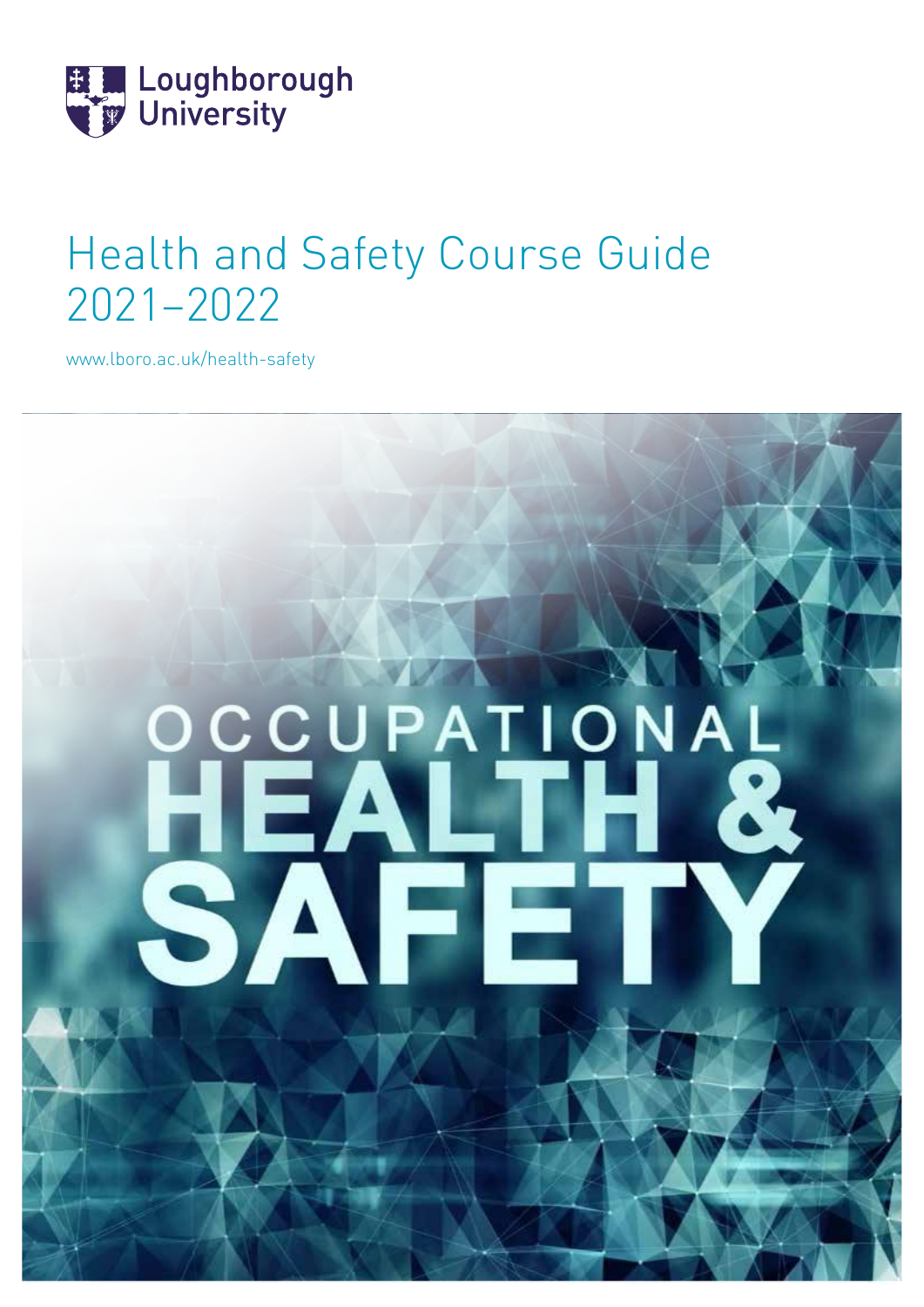

# **Contents**

#### Welcome 01

Important information about this guide 03

# Welcome

A warm welcome to the 2021-2022 Health, Safety and Wellbeing Course Guide

Most people expect to go home in the same state at the end of their working day as they were when they started it. Mostly you don't even think about it, it is just expected. Sadly, for some that is not always the case, something happens, someone is hurt or becomes unwell doing their role. Our aim at Loughborough is to ensure that your health, safety and wellbeing is at the front of everyone's' mind and that you always get to go home to your family as you left them.

One way to make sure you are properly protected is to make sure that you are trained to do what is asked of you. Simply put, the information in this guide is a key part of our drive to keep you safe – it is important to you.

Please take the time to talk with your line manager about the training that is needed to help you in your work. Additionally, please take a quick look at the courses we offer then just think if there are any areas where your knowledge or skills need a quick polish – find the right courses so that you are best equipped to deal with any issues that may arise.

If the course you need isn't here, then check on my.HR for the most up-to-date information, just put "Health and Safety" in the search box for a comprehensive list of courses and dates.

| 1 N            |
|----------------|
|                |
| 1 N            |
|                |
| 1 <sub>0</sub> |
|                |

Finally, if you cannot find what you need, give us a call and we will see if we can find something to suit. We are a pretty flexible team and can normally help!

Naturally there are still some Covid 19 restrictions in place and at the time of publishing this guide things are still uncertain. So you will see that there are flexible online training options to assist you and continue to keep you safe.

I hope that you find something both helpful and interesting in the following pages.





[www.lboro.ac.uk/health-safety](http://www.lboro.ac.uk/health-safety)

Neil Budworth, Director of Health, Safety and Wellbeing



#### Accredited courses

| <b>IOSH Managing Safely</b>       |    |
|-----------------------------------|----|
|                                   |    |
| <b>NEBOSH General Certificate</b> | 04 |

#### First aid training

| Duties of a First Aider at Loughborough University | 05 |
|----------------------------------------------------|----|
| First Aid at Work Beginner                         | 05 |
| <b>First Aid at Work Requalification</b>           | 05 |
| First Aid at Work Workshop                         | 06 |
| <b>Emergency First Aid at Work</b>                 | 06 |
|                                                    |    |

#### Occupational safety

| <b>Bio Safety Awareness</b>                                        | 07 |
|--------------------------------------------------------------------|----|
| <b>Biological Safety for Laboratory Workers</b>                    | 07 |
| <b>Construction Small Works</b>                                    | 07 |
| <b>Chemical Safety for Laboratory Users</b>                        | 07 |
| <b>Control of Substances Hazardous to Health (COSHH) Awareness</b> | 08 |
| <b>Chemical Safety Awareness</b>                                   | 08 |
| <b>Control of Substances Hazardous to Health (COSHH)</b>           |    |
| <b>Risk Assessment</b>                                             | 08 |
| Control of Substances Hazardous to Health (COSHH) Spill            |    |
| Management                                                         | 08 |
| Ionising Radiation Legislation and Protection                      | 09 |
| Radiation Protection Supervisor Refresher Training                 | 09 |
| <b>Laser Safety Awareness</b>                                      | 09 |
|                                                                    |    |

#### Manual handling training

#### Fire safety training

| <b>Fire Marshal Awareness</b>     |     |  |  |
|-----------------------------------|-----|--|--|
| <b>Fire Safety Awareness</b>      | 11  |  |  |
| <b>Fire Extinguisher Training</b> | -11 |  |  |
|                                   |     |  |  |

#### Online resources

| <b>Accident and Near Miss Reporting</b>                   | 12 |
|-----------------------------------------------------------|----|
| <b>Display Screen Equipment Assessors Training</b>        | 12 |
| <b>Healthy Working (DSE Training and Risk Assessment)</b> | 12 |
| <b>Effective Risk Assessment</b>                          | 12 |
| <b>Health and Safety Induction</b>                        | 12 |
| <b>Manual Handling</b>                                    | 13 |
| <b>Mental Health Awareness</b>                            | 13 |
| Personal Wellbeing                                        | 13 |
| Safe Driving                                              | 13 |
| Slips, Trips and Falls                                    | 14 |
| <b>Wellbeing Champion Training</b>                        | 14 |
| Returning to work COVID-19                                | 14 |
|                                                           |    |

#### Courses provided by other colleagues

| <b>Centre for Academic Practice</b> | 15  |  |
|-------------------------------------|-----|--|
| <b>Executive Education</b>          | 15  |  |
| Organisational Development          | 15. |  |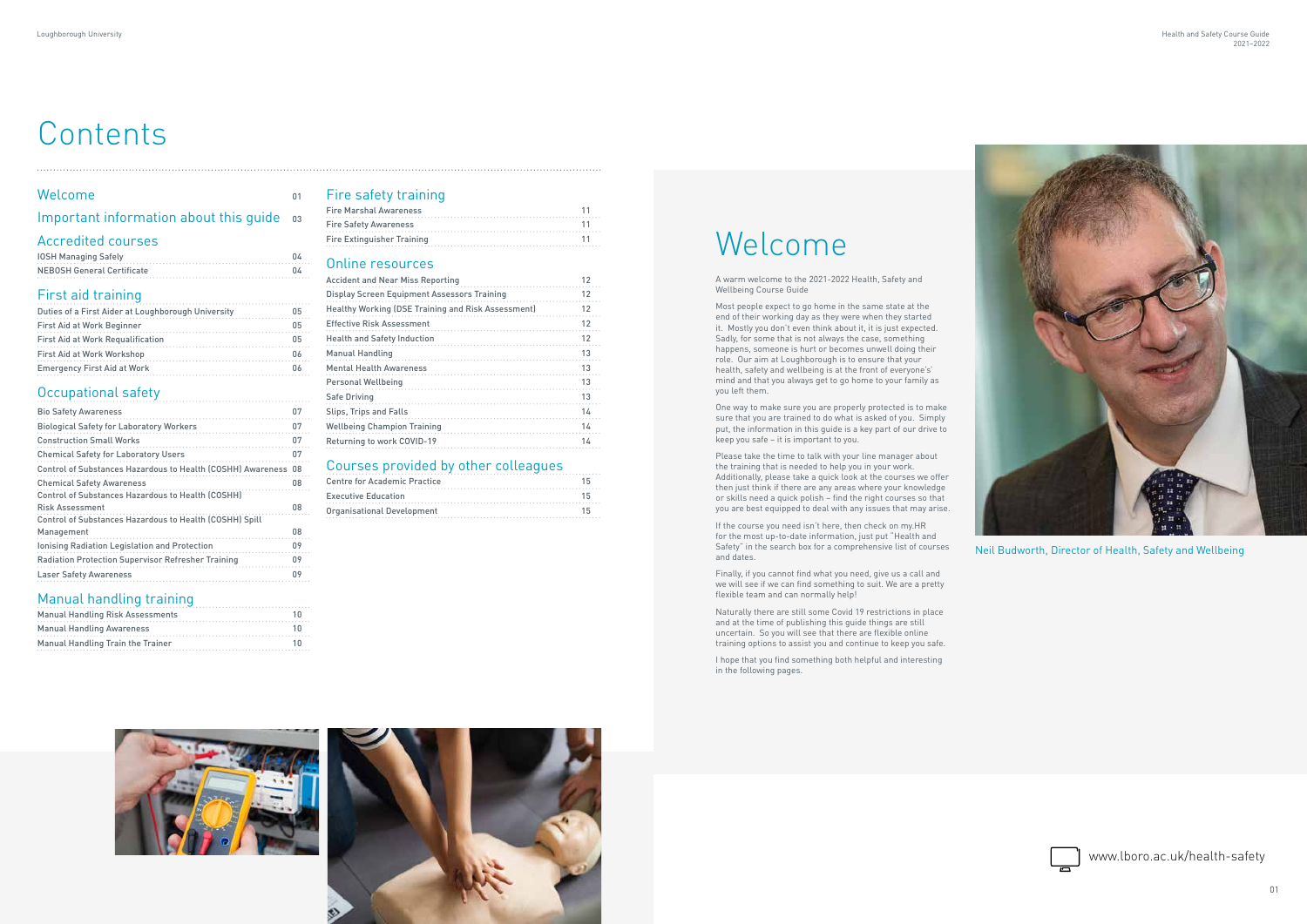



The Health, Safety and Wellbeing Training Team have collated this guide to assist with sourcing Health and Safety training courses for all staff. The guide is correct at the time of publishing, however may be subject to change. All courses are available to book via my.HR or are available on Learn. Please note that the dates for courses have been included where possible but please check for up to date information.

Course dates are released in stages, for example, the most recent course will be available to book, once full the next available course date will be released for booking. If there are no available dates that suit please add yourself to a waiting list and we will contact you to try to find an available course for you to attend.

If you are unable to attend the training once you have booked on a course, please cancel your place via my.HR, this will then release the space for someone else to book on. Non-attendance on a training course could incur a departmental cost, so please always cancel via my.HR with as much notice as possible. Charges will be applied for training cancelled with less than 48 hours' notice, provided by external training companies.

If you are a Doctoral Researcher and would like to attend any of our courses please email **[hse@lboro.ac.uk](mailto:hse%40lboro.ac.uk?subject=)** to reserve your place.

If a course has low numbers and is not cost effective to run, it may be postponed to a later date when more staff are available to attend. If this is the case, we will provide as much notice as possible and will assist in the rebooking process.

Some training incurs a departmental cost and will be detailed in the specific training course details, therefore please speak to your line manager in the first instance to ensure that the costs can be met and are approved by your department. Charge codes will be required at the time of booking.

Some training includes online study, such as First Aid, therefore please follow the guidance the tutor provides in ensuring that any online theory work is completed prior to face-to-face teaching. All details will be provided when the course is booked. Failure to carry out any pre-course work may result in you being excluded from the course and covering your place costs.

If you are interested in becoming a First Aider, please read the Duties of a First Aider at Loughborough University before applying for this role to ensure you understand the requirements of the role.

When accessing online training via the Cardinus hub, please ensure that you click the correct tab for the course you need, if you are unsure please contact hsealboro.c.uk for further advice.

When using the hyperlinks within this guide to make your booking, please ensure you are logged into my.HR first.

If you have any queries regarding this or any of the training courses listed, please contact the Health, Safety and Wellbeing Training Team by emailing **hse** alboro.ac.uk where we will be happy to assist you further.

# Important information about this guide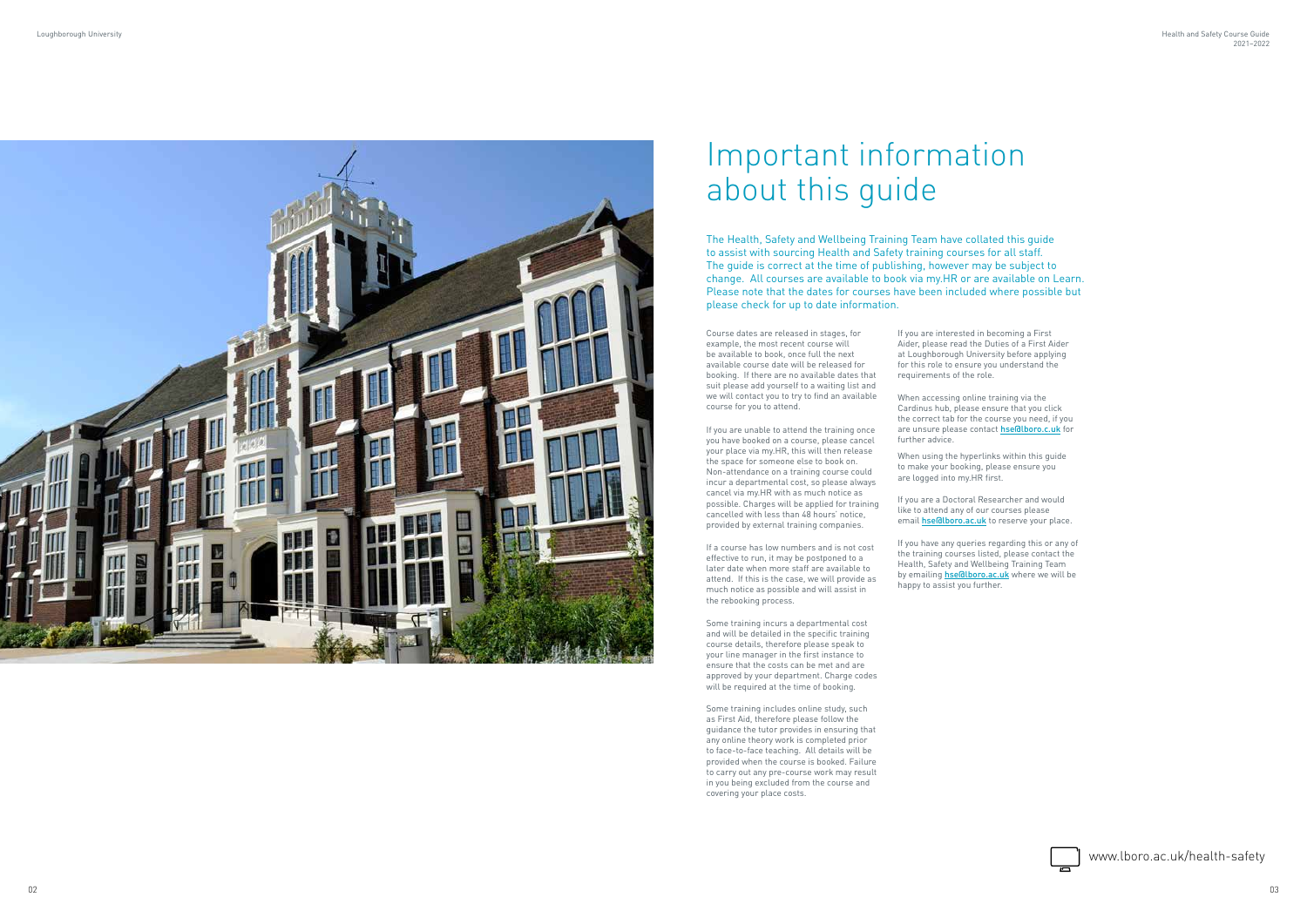#### IOSH Managing Safely

#### Course Content and Learning Outcomes:

A mandatory training requirement for all Safety Officers. For anyone who manages staff and wishes to gain a greater understanding of Health and Safety Management.

- Introducing managing safely
- Understanding your responsibilities
- Identifying hazards
- Assessing risks
- Controlling risks
- Investigating accidents and incidents
- Measuring performance

Length: 4 days

Delivery mode: Classroom training

Pre-requisites: N/A

#### **NEBOSH** National General Certificate

Qualification gained: Certificate in Managing Safely

Other information: There are two assessments to complete for the IOSH Managing Safety course. First, there is an end-of-course assessment made up of 30 multi-format questions. Then there's also a work-based risk assessment task to be completed within two weeks of the end of the course. There will be a departmental charge for attendance on this course.

Dates planned: To be confirmed – please contact hse alboro.ac.uk to book a space on this course.



 $\Omega$ 

## Accredited courses

#### Course content and learning outcomes:

NG1: Management of Health and Safety (Open Book Examination)

NG2: Practical Assessment (Risk Assessment)

#### Elements

- 1. Why we should manage workplace health and safety
- 2. How health and safety management systems work and what they look like
- 3. Managing risk understanding people and processes
- 4. Health and safety monitoring and measuring
- 5. Physical and psychological health
- 6. Musculoskeletal health
- 7. Chemical and biological agents
- 8. General workplace issues
- 9. Work equipment
- 10.Fire
- 11.Electricity

Who should attend: A recommended training requirement for all Safety Officers. For anyone who wishes to enhance their knowledge of Health and Safety management and law. It is made up of two units which must be successfully completed within five years to achieve the NEBOSH National General Certificate.

Length: 10 days study plus exam 1 day

Delivery mode: To be delivered face-to-face in a classroom setting

Pre-requisites: N/A

Qualification gained: NEBOSH Certificate in Occupational Health and Safety

Other information: This course is assessed via an online examination via open book and by a work-based risk assessment to be completed within 14 days of the examination date. There will be a departmental charge for attendance on this course. For those wishing to undertake the course via distance learning please contact [hse@lboro.ac.uk](mailto:hse%40lboro.ac.uk?subject=)

Dates planned: NG1 25/04/21 to 29/04/21, NG1 exam date 04/05/21, NG2 09/05/21 to 13/05/21, Practical Assessment due by 25/05/21. Please contact hse alboro.ac.uk to book a space on this course.

#### [www.lboro.ac.uk/health-safety](http://www.lboro.ac.uk/health-safety)

#### First Aid Training - Duties of a First Aider at Loughborough University

Accidents and illness can happen at any time, therefore provision for first aid needs to be always available when people are at work.

#### First Aiders are required to comply with the requirements below:

- Hold a current First Aid certificate. This can be the full First Aid at Work (FAW) Certificate or the First Aid at Work Requalification (FAWR) Certificate.
- Keep up to date with training and current knowledge, including any refresher training deemed necessary by the University.
- Inform the Health & Safety Training Coordinator of any change in circumstances which may impact them from discharging their duties as a First Aider, and of any change of building or room or extension number where they are routinely based.

#### In relation to specific incidents:

- Respond promptly to an incident when requested.
- Manage the incident and ensure the continuing safety of themselves, bystanders, and the casualty.
- Provide first aid assistance within the limits of their training while safeguarding their own health and safety and that of others.
- Know when and how to secure additional assistance, such as the Emergency Services, without delay, if the nature and degree of injury is outside the limits of their training.
- Act in such a manner to respect the dignity of all persons and to protect their confidentiality.
- Be aware of the location of their nearest first aid box, its contents and ensure that the contents are checked and replenished when necessary.
- Be aware of the location of their nearest defibrillator and the Locations of the AEDS.
- Ensure that incidents, including any actions taken, are reported promptly.

Resuscitation (CPR) • Automated External Defibrillation (AED) • Bleeding Control • Shock • Seizures and Epilepsy

# First aid training

#### First Aid at Work: Beginner

Course content: 1. Introduction

• The definition of a First Aider • The Aims of First Aid • Rescuer Protection • First Aid Kits • Reporting Accidents

2. Safety and casualty care • SAFE • Life Cycle • Chain of Survival

3. Basic life support (BSL) • Primary care • Adult Cardiopulmonary Resuscitation (CPR) • Automated External Defibrillation (AED) •Adult and child choking • Types of bleeding • Bleeding control • Haemostatic Dressing Application • Tourniquet Application • Shock • Seizures and Epilepsy

4. Minor injuries

• Small Cuts, Grazes and Bites • Bruises • Small Splinters • Nosebleeds

• Burns and Scolds 5. Medical first aid

> • Poisoning • Hart Attack • Stroke • Asthma • Allergic Reaction and Anaphylaxis • Diabetes • Heat Exhaustion and Heatstroke • Hypothermia

6. Injury first aid

• Chest Injuries • Suspected Spinal Injuries • Electric Shock • Head Injuries –

## minor and severe • Eye Injuries • Fractures and Dislocations • Sprains and Strains Length: 3 days

Delivery mode: One day will be undertaken via distance learning with two days face to face classroom training for the practical elements. Please note that the Distance Learning theory needs to be completed before the classroom training dates.

Pre-requisites: To have successfully completed probationary period (this may be waived in exceptional circumstances). Qualification gained: First Aid at Work Certificate

Other information: This qualification should be refreshed every three years. Charges will be applied for training cancelled with less than 48 hours' notice.

Dates planned: 6 & 7/12/21, 16 & 17/02/22, 6

#### & 7/04/22, 5 & 6/07/22.

Hyperlink: To book on this course click [here](https://myhr.lboro.ac.uk/tlive_ess/ess/index.html#/summary/careerdev/activity;a=F/0795721tr7/event/052748K5dQ), select Learning tab and search [My.HR](https://myhr.lboro.ac.uk/tlive_ess/ess/index.html#/disclaimer) for First Aid at Work Beginner.

#### First Aid at Work Requalification

Course content & learning outcomes: To update and refresh knowledge as per the syllabus for First Aid at Work.

Who should attend: For University First Aiders looking to renew their qualification for a further three years.

#### Length: 2 days

Delivery Mode: One day will be undertaken via distance learning with one day face to face classroom training for the practical elements. Please note that the Distance Learning theory needs to be completed before the classroom training dates.

Pre-requisites: Delegates must be in possession of a current First Aid Certificate.

Requalification must be undertaken prior to the expiry date of your certificate. You are allowed a 28-day grace period after the expiry date of the qualification in which to renew your certificate, failure to do so will result in you having to undertake the 3-day beginner course again (please note during 28-day grace you will not hold the title of First Aider).

Qualification gained: First Aid at Work Certificate

Other information: Health and Safety Services schedule sufficient courses for demand, determined by existing records obtained from my.HR and accepts no responsibility for places not being available due to unrecorded training. Should you be unable to attend on a scheduled date then requalification should be arranged at departmental cost. Charges will be applied for training cancelled with less than 48 hours' notice.

Dates planned: 01/12/2021, 27/01/2022, 30/03/2022, 05/05/2022, 07/06/2022, 07/07/2022

Hyperlink: To book on this course click [here](https://myhr.lboro.ac.uk/tlive_ess/ess/index.html#/summary/careerdev/activity), select Learning tab and search My.HR for First Aid at Work Requalification.

#### First Aid at Work Workshop

1. Safety and casualty care • SAFE • Life Cycle •Chain of Survival

#### 2. Basic life support (BSL) • Primary Care • Adult Cardiopulmonary

Learning outcomes: To provide updates to skills for First Aiders.

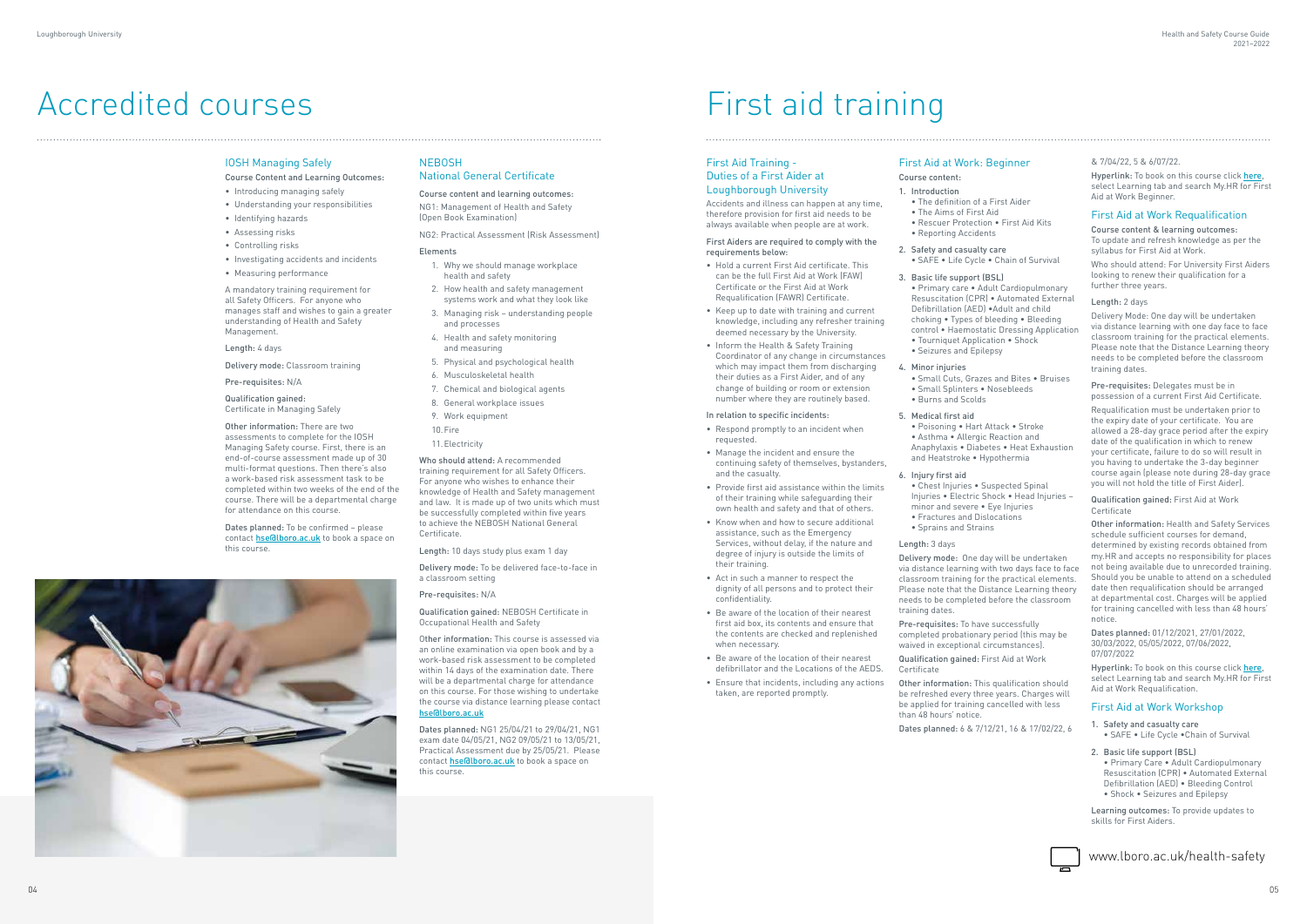

Resuscitation (CPR) • Automated External Defibrillation (AED) • Adult and Child Choking • Types of Bleeding • Bleeding Control • Haemostatic Dressing Application • Tourniquet Application • Shock • Seizures and Epilepsy

4. Minor injuries

• Small Cuts, Grazes and Bites • Bruises • Small Splinters • Nosebleeds • Burns and Scalds

Learning outcomes: To be competent in providing Emergency First Aid.

Who should attend: A mandatory requirement for sub wardens. Available to all staff on

request. Length: 1 day

Manager

Delivery mode: To be delivered face-to-face in

Hyperlink: To book on this course click [here](https://myhr.lboro.ac.uk/tlive_ess/ess/index.html#/summary/careerdev/activity), select Learning tab and search My.HR for

a classroom setting.

Pre-requisites: Approval from departmental

Qualification gained: Emergency First Aid

Certificate

Other information: There will be a department charge for attendance on this course. If you wish to be a recognised University First Aider, please book to attend a First Aid at Work Beginner course. To maintain accreditation, training should be refreshed every three years. Charges will be applied for training cancelled with less than

Hyperlink: To book on this course click [here](https://myhr.lboro.ac.uk/tlive_ess/ess/index.html#/summary/careerdev/activity), select Learning tab and search My.HR for First Aid at Work Workshop.

48 hours' notice.

Dates planned: 26/01/2022, 29/03/2022,

08/06/2022

Emergency First Aid at Work.

#### Who should attend: Delegates who have completed either the 3-day First Aid at Work Beginner, 2-day First Aid Requalification or the 1-day Emergency First Aid at Work course.

#### Length: 3 hours

Delivery mode: to be delivered in the classroom

Pre-requisites: To hold a current First Aid at work or Emergency First Aid Certificate.

#### Qualification gained: N/A

Hyperlink: To book on this course click [here](https://myhr.lboro.ac.uk/tlive_ess/ess/index.html#/summary/careerdev/activity), select Learning tab and search [My.HR](https://myhr.lboro.ac.uk/tlive_ess/ess/index.html#/disclaimer) for Biological Safety Awareness.

Other information: The HSE strongly recommends that First Aiders attend an annual refresher course to keep their skills up to date. The refresher course will provide you with an opportunity to practice and update your skills at any time during your three-year period as a qualified First Aider. Charges will be applied for training cancelled with less than 48 hours' notice.

Dates planned: To be confirmed

#### Emergency First Aid at Work

#### Course content:

- 1. Introduction
- The Definition of a First Aider The Aims of First Aid • Rescuer Protection • First Aid Kit • Reporting Accidents
- 2. Safety and casualty care • SAFE • Life Cycle • Chain of Survival
- 3. Basic life support (BSL) • Primary Care • Adult Cardiopulmonary

## First aid training - continued

#### www.lboro.ac.uk/health-safety



#### Bio Safety Awareness

#### Course content:

- Needles/Used sharps disposal and needlestick injuries
- Biological agents found within soil, drainage, and waterways
- Human/animal waste or sewage

Learning outcomes: To be aware of requirements for Biological Safety within current roles.

Who should attend: For any member of staff who may encounter biohazards such as grounds and gardens, domestic services maintenance teams, SDC.

#### Length: 1 hour

Delivery Mode: To be delivered face-to-face in a classroom setting.

Pre-requisites: To meet the who should attend requirements listed above.

#### Qualification gained: N/A

Other information: The course will cover the main biological risks and how to work safely with biological material. It will also provide an opportunity to ask questions.

#### Dates planned: 19/01/2022, 29/04/2022

#### Biological Safety for Laboratory Workers

## Course content:

- Biological and genetic modification legislation
- Classification of biological/GM material
- Principal hazards
- Risk assessment process
- Considerations before use
- Handling and person protective equipment
- Microbiological safety cabinets • Storage
- Emergency procedures
- Waste
- Disinfection and sterilisation routes

Learning outcomes: To understand the requirements for Biological Safety for Laboratory Workers.

Who should attend: Safety Officers, laboratory technicians, laboratory supervisors, researchers, and PhD students.

Length: 3 hours

Delivery mode: Can be delivered via Microsoft Teams or in a classroom setting.

Pre-requisites: To meet the who should attend

 $\Omega$ 

# Occupational safety training

requirements listed above.

Qualification gained: N/A

Other Information: It is recommended that refresher training is undertaken every five

years.

Dates planned: 24/11/2021, 09/02/2022,

27/04/2022

Hyperlink: To book on this course click [here](https://myhr.lboro.ac.uk/tlive_ess/ess/index.html#/summary/careerdev/activity), select Learning tab and search My.HR for Biological Safety for Laboratory Workers.

#### Construction Small Works

Course content: • Legal requirements

• University Policy and Code of Practice

• Roles and responsibilities of those identified

in the Policy

- Guidance on allowable works
- Risk assessments including identifying hazards and providing control measures
- Planning small works
- Learning outcomes: To be aware of the requirements for Health and Safety in Construction Small Works.
- Who should attend: A mandatory training requirement for all Safety Officers. For all staff involved in small works within their
- Delivery mode: Can be delivered via Microsoft Teams or in a classroom setting.
- Pre-requisites: To meet the who should attend requirements listed above.
	-

School/Department. Length: 2.5 hours

Qualification gained: N/A Other information: For further information please contact hse@lboro.ac.uk.

Dates planned: To be confirmed

Hyperlink: To book on this course click [here](https://myhr.lboro.ac.uk/tlive_ess/ess/index.html#/summary/careerdev/activity), select Learning tab and search [My.HR](https://myhr.lboro.ac.uk/tlive_ess/ess/index.html#/disclaimer) for Construction Small Works.

- 
- The university chemical safety policy
	-
- Chemical Safety for Laboratory Users Course content:
- Brief introduction to legislation covering
	- chemical safety
	- Chemical hazards
		-
	- Using local exhaust ventilations
	- The use of personal protective equipment
	-
	- Chemical segregation and storage • Incompatible chemicals

## • Routes of exposure

- 
- 
- 

- Chemical waste disposal
- Dealing with chemical spillages in laboratories

#### **Optional**

- Dangerous substances and explosive
- atmosphere regulations (DSEAR)
- Cryogenic gases
- Compressed gases

#### Learning outcomes:

- To be aware of the university policies and procedures for handling, storage and disposal of chemicals
- To be aware of their own responsibilities for ensuring chemicals are handled appropriately
- To understand how to safely handle chemicals
- Knowledge of the procedure for the safe storage of chemicals
- How to deal with chemical spillages

#### **Optional**

- Awareness of the dangerous substances and explosive atmosphere regulations (DSEAR)
- The safe handling and use of cryogenic gases
- The safe handling and use of compressed gases

Who should attend: This course is aimed at laboratory workers that routinely handle chemicals and have no equivalent experience or training.

Length: One day subject to sessions attended. Delivery mode: To be delivered in a classroom setting.

Pre-requisites: To meet the who should attend requirements listed above.

#### Qualification gained: N/A

Other information: The course will be a mixture of classroom based material and practical experience. The course is structured with the optional modules covering DSEAR, cryogenic and compressed gas safety.

Dates planned: 23/02/2022, 12/05/2022

Hyperlink: To book on this course click [here](https://myhr.lboro.ac.uk/tlive_ess/ess/index.html#/summary/careerdev/activity), select Learning tab and search My.HR for Chemical Safety for Laboratory Users.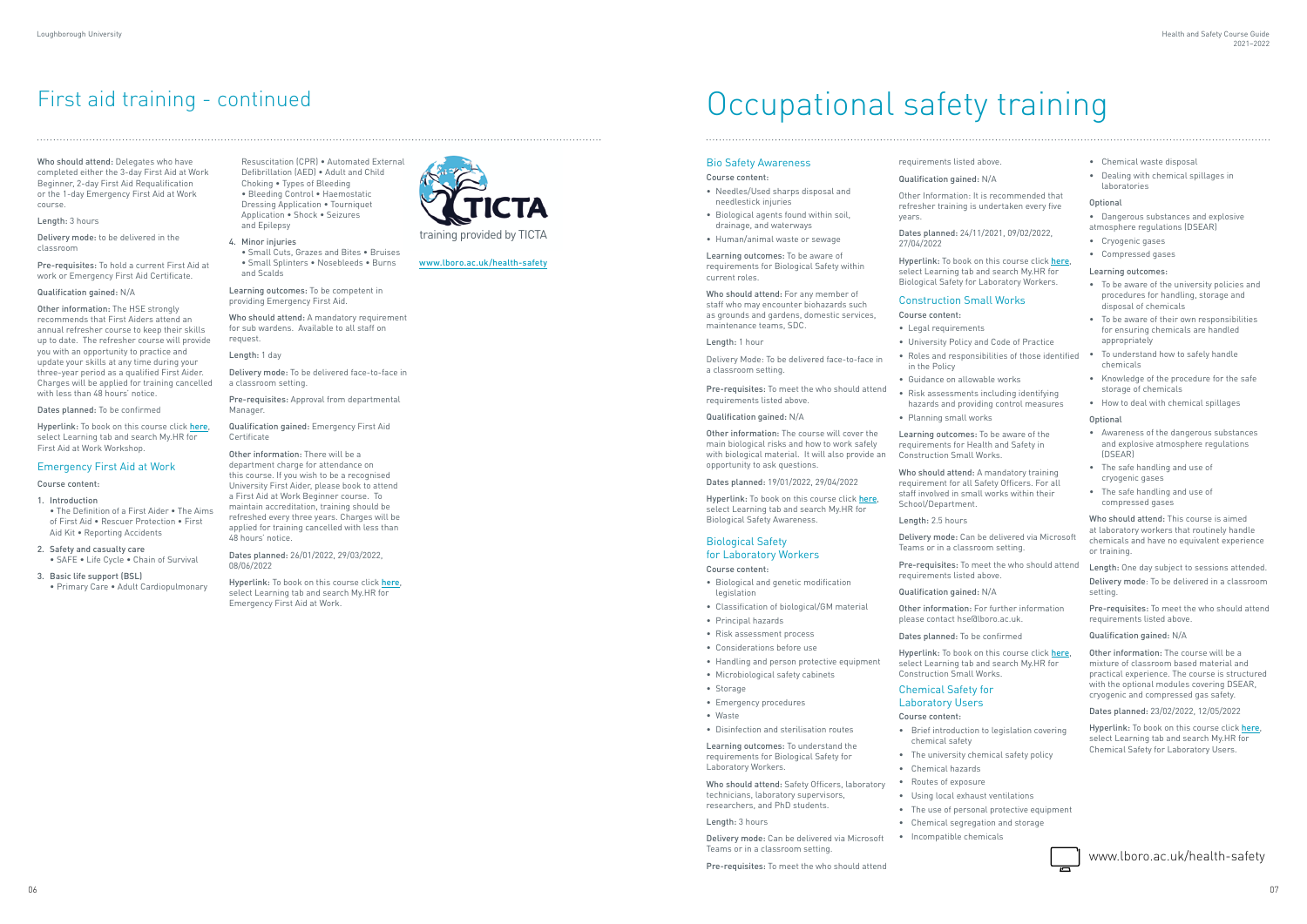#### Ionising Radiation and Protection

#### Course content:

- General radiation awareness
- Background radiation and principles of radiation protection
- Radiation protection legislation
- Learning Outcomes: To be competent in Ionising Radiation and Protection within current roles.

Who should attend: A mandatory training requirement for Safety Officers in High-Risk Schools/Departments. Mandatory training for all registered workers working with open and sealed sources or equipment producing ionising radiation.

#### Length: 3 hours

Delivery mode: to be delivered in a classroom setting.

Pre-requisite: To meet the who should attend requirements listed above.

• Personal Dosimetry • Assessment Learning outcomes: To update current knowledge for all Radiation Protection **Supervisors** Who should attend: This course should be

Qualification gained: N/A

#### Dates planned: 15/12/2021, 03/02/2022, 15/06/2022

Hyperlink: To book on this course click [here](https://myhr.lboro.ac.uk/tlive_ess/ess/index.html#/summary/careerdev/activity), select Learning tab and search My.HR for Ionising Radiation and Protection.

#### Radiation Protection Supervisor Refresher Training

#### Course content:

The course will serve as a refresher covering:

- Introduction
- Why is radiation protection important?
- The role of the RPS
- What is ionising radiation?
- Biological effects of radiation exposure
- Radiation risk in perspective



• Principles of dose reduction • Ionising radiation in your workplace

• Legislation

• Measurement of Ionising Radiation

attended by all appointed radiation protection supervisors (RPS's) four years after they have completed an external training course, or as

required.

Length: 1 day

Delivery mode: to be delivered live online via Microsoft Teams.

Pre-requisites: To meet the who should attend requirements listed above.

Qualification gained: N/A

Other information: None

Dates planned: To be confirmed.

Hyperlink: To book on this course click [here](https://myhr.lboro.ac.uk/tlive_ess/ess/index.html#/summary/careerdev/activity),

select Learning tab and search My.HR for Radiation Protection Supervisor Refresher



#### Laser Safety Awareness

Course content:

- To introduce and explain the University Laser Safety Policy.
- To explain the legislative framework that governs laser safety research.
- To explain the legislative framework that governs the purchasing and use of laser products.
- To provide an overview of laser safety topics and to introduce the key terms used in laser safety.
- To identify the different types of hazard arising from lasers and laser applications.
- To introduce the control methods available to reduce laser hazards.

Hyperlink: To book on this course click [here](https://myhr.lboro.ac.uk/tlive_ess/ess/index.html#/summary/careerdev/activity), select Learning tab and search My.HR for COSHH Awareness.

Learning objectives/outcomes: To be aware of the requirements for Chemical Safety within current roles.

> Learning outcomes: To be aware of Laser Safety within current roles.

Who should attend: Research Students, Research Associates, Technicians and Academic Supervisors, who have any involvement with research involving lasers, across the University.

Length: 4 hours

Delivery mode: Can be delivered via Microsoft Teams or in a classroom setting.

Pre-requisites: To meet the who should attend requirements listed above.

Qualification gained: N/A

Other information: Delegates should familiarise themselves with the University Code of Practice for using lasers and risk assessments for their areas of work. Users of Class 3B and 4 lasers should notify the University Laser Safety Officer. Due to continuing changes in University Policy and changes made by the HSE, refresher training should be undertaken every three years.

Dates planned: 17/11/2021



## Occupational safety training – continued

#### Control of Substances Hazardous to Health (COSHH) Awareness Course content:

Hyperlink: To book on this course click [here](https://myhr.lboro.ac.uk/tlive_ess/ess/index.html#/summary/careerdev/activity), select Learning tab and search My.HR for COSHH Risk Assessment.

- Identification of hazards
- Safety Data sheets
- Classification and labelling
- Understanding the risks
- Controlling the risks
- Health surveillance

Learning outcomes: To be aware of the requirement for COSHH within current roles.

Who should attend: A mandatory training requirement for Safety Officers in High-Risk Schools/Departments. For any member of staff who is responsible for chemicals within their work areas. Storeroom staff and/or any personnel involved in receipt of goods inwards.

#### Length: 2 hours

Delivery mode: to be delivered face-to-face in a classroom setting.

Pre-requisites: To meet the who should attend requirements listed above.

#### Qualification gained: N/A

Hyperlink: To book on this course click [here](https://myhr.lboro.ac.uk/tlive_ess/ess/index.html#/summary/careerdev/activity), select Learning tab and search My.HR for COSHH Spill Management.

Other information: This course forms part one of four in our COSHH Safety Programme. The other three elements are Chemical Safety Awareness, COSHH Risk Assessment and COSHH Spill Management. It is recommended that all four modules are undertaken (in any order). It is recommended that training is refreshed every three years.

Dates planned: 08/12/2021, 02/03/2022, 08/06/2022

#### Chemical Safety Awareness Course content:

- Brief introduction to legislation covering chemical safety
- The University chemical safety policy
- What are chemicals
- Chemical hazards
- Exposure routes
- Health effects
- How to prevent exposure to chemicals

To be aware of the university policies and procedures for handling, storage and disposal of chemicals. To be aware of their own responsibilities for ensuring chemicals are handled appropriately.

Who should attend: This course is aimed at anyone who may work with chemicals in a non-laboratory environment and would like some information on university policy, handling, storage and disposal of chemicals.

Length: 3 hours

Delivery mode: to be delivered via Microsoft Teams or in a classroom setting.

Pre-requisites: To meet the who should attend requirements listed above.

Qualification gained: N/A

Other information: None

Dates planned: 02/12/2021, 09/03/2022, 11/05/2022

Hyperlink: To book on this course click [here](https://myhr.lboro.ac.uk/tlive_ess/ess/index.html#/summary/careerdev/activity), select Learning tab and search My.HR for Chemical Safety Awareness.

#### Control of Substances Hazardous to Health (COSHH) Risk Assessment Course content:

- Basics of the Electronic COSHH system
- Breakdown of the form
- Looking at SDS
- How to fill out the form using examples from School/research area
- COSHH exercises
- Limitations of forms

Learning Outcomes: To be competent in carrying out a COSHH Risk Assessment in current roles.

Who should attend: A mandatory training requirement for Safety Officers in High-Risk Schools/Departments. Laboratory technicians and supervisors, COSHH assessors, Researchers, academics in charge of research and PhD students.

# Occupational safety training

#### Length: 2 hours

Delivery mode: to be delivered in a classroom setting.

Pre-requisites: To meet the who should attend requirements listed above.

#### Qualification gained: N/A

Other information: This course forms part three of four in our COSHH Safety Programme. The other three elements are COSHH Awareness, Chemical Safety Awareness and COSHH Spill Management. It is recommended that all four modules are undertaken (in any order). It is recommended that refresher training takes place every three years.

Dates planned: 15/03/2022, 09/06/2022

#### Control of Substances Hazardous to Health (COSHH) Spill Management Course content:

Understanding spills, pollution and the need for appropriate response, spill prevention and spill response.

Learning Outcomes: To be competent in dealing with COSHH Spill Management within current roles.

Who Should Attend: Any member of staff handling hazardous chemicals, cleaning products or other liquids which if spilt may pose a risk to health, safety, or the environment. Staff moving such items or that may be asked to respond to spills. This could include Technicians, Security, FM Staff, Cleaners, Caretakers, Accommodation and Catering Managers, maintenance staff and sports staff. A mandatory training requirement for Safety Officers in High-Risk Schools/ Departments

Length: 1.5 hours

Delivery Mode: to be delivered in a classroom setting

Pre-requisites: To meet the who should attend requirements listed above.

#### Qualification Gained: N/A

Other Information: This course forms part four of four in our COSHH Safety Programme. The other three elements are COSHH Awareness, Chemical Safety Awareness and COSHH Risk Assessment. It is recommended that all four modules are undertaken (in any order).

Dates Planned: To be confirmed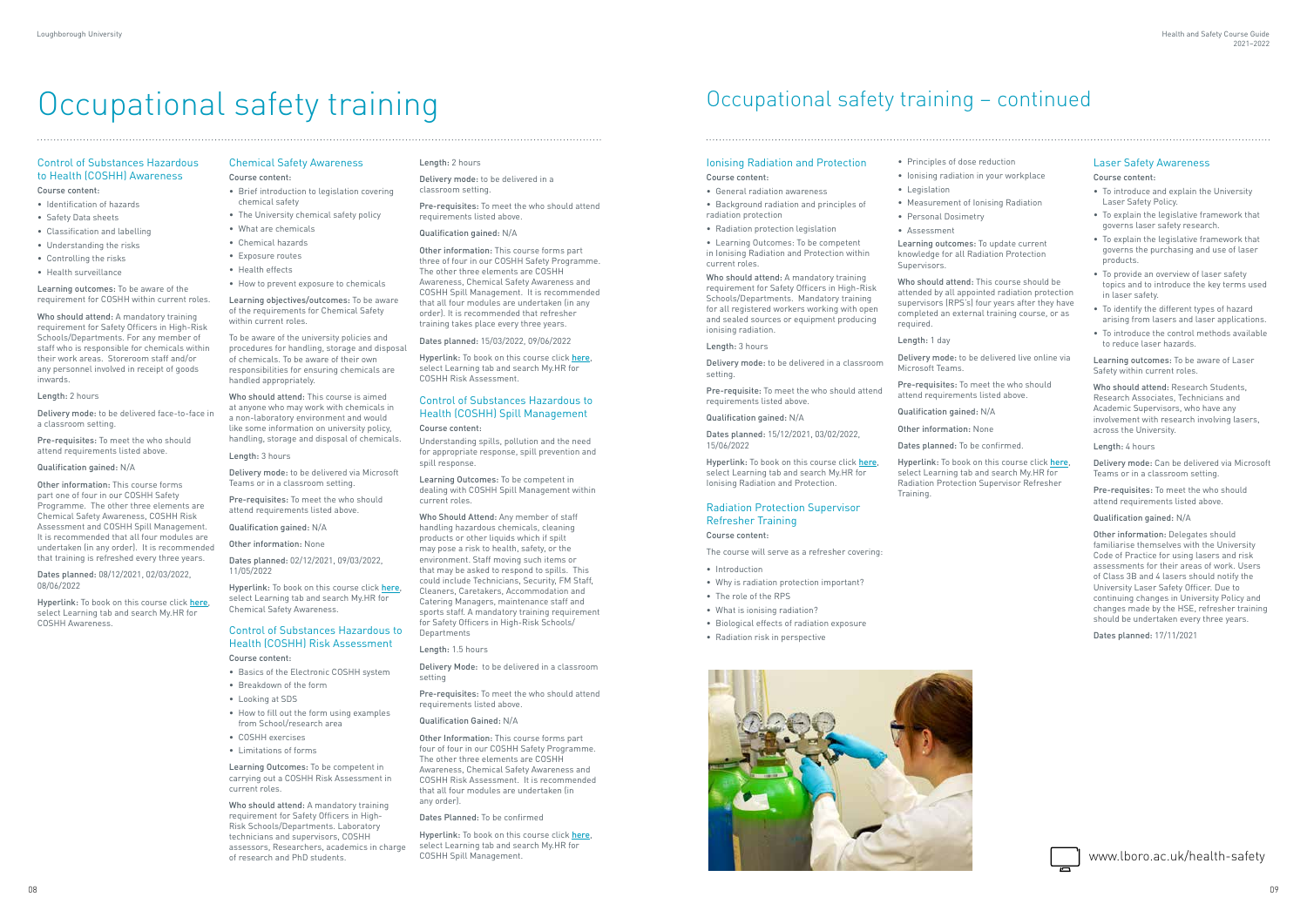# Fire safety training

#### Fire Marshal Awareness

#### Course contents:

- The role and responsibilities of a fire marshal
- How fire travels
	- What to do in the event of a fire
	- Fire alarm systems

• Practical fire extinguisher training Learning outcomes: To competently carry out the role of a University Fire Marshal.

Who should attend: Newly nominated Fire Marshals in Schools/Departments.

Hyperlink: To book on this course click [here](https://learn.lboro.ac.uk/enrol/index.php?id=23599), select Learning tab and search My.HR for Fire Marshal Awareness

Length: 45 minutes

Delivery mode: Online Learning via Learn

Pre-requisites: To meet the who should attend requirements listed above.

#### Qualification gained: N/A

Other information: If you have attended training in the past and wish to refresh your training, please do so via Learn

Dates planned: Available online

#### Fire Safety Awareness

#### Course contents:

• This course covers general fire safety awareness

Learning outcomes: To ensure that all university staff are aware of Fire Safety.

Who should attend: : General fire safety awareness training to be completed by all University staff during their first two weeks of employment.

Length: 15 minutes

Delivery mode: Online Learning via Learn

Pre-requisites: To meet the who should attend requirements listed above.

Qualification gained: N/A

Other information: It is recommended that Fire Safety training is refreshed every three years.

Dates planned: Available online

Hyperlink: To book on this course click [here](https://learn.lboro.ac.uk/course/search.php?q=Fire+Safety&areaids=core_course-course)



## Manual Handling Risk Assessment

#### Course content:

- What is Manual Handling?
- How manual handling can cause injuries (risk factors)
- Causes of back pain
- The spine, its structure and function
- Understanding good handling techniques
- Awareness of Risk assessments and outline the process for carrying out a Manual Handling Risk Assessment (TILE(O)/LITE(O), MAC, RAPP & ART Tools)
- Understand the importance of Manual Handling Risk Assessments
- Understand how a manual handling risk assessment is undertaken
- Demonstrate efficient and safe manual handling principles when moving a load or object manually on their own or when undertaking a manual handling task as part of a team
- How to plan the lift (FLUENCY)
- Team lifting
- The principles for controlling manual handling risk and applying these to a practical situation.

Hyperlink: To book on this course click [here](https://myhr.lboro.ac.uk/tlive_ess/ess/index.html#/summary/careerdev/activity), select Learning tab and search My.HR for Manual Handling Awareness.

Learning outcomes: To be competent in carrying out Manual Handling Risk Assessments within current roles.

Who should attend: A mandatory training requirement for Safety Officers in Medium and High-Risk Schools/Departments. For anyone who has the responsibility for managing manual handling and/or carrying out manual handling risk assessments.

#### Length: 1 day

Delivery mode: To be delivered in a classroom setting

Pre-requisites: To meet the who should attend requirements listed above.

Qualification gained: N/A

Other information: There will be a departmental change to attend this course

Dates planned: 03/11/21

Hyperlink: To book on this course click [here](https://myhr.lboro.ac.uk/tlive_ess/ess/index.html#/summary/careerdev/activity), select Learning tab and search My.HR for Manual Handling Risk Assessment.

#### Manual Handling Awareness Course content:

- Understand basic principles of causation
- and avoidance of MSDs • Adopting safe practices in moving and
- lifting equipment relevant to role.

Learning outcomes: To be aware of Manual Handling risks in current roles.

Who should attend: A mandatory training requirement for all staff who work in Medium and High-Risk Schools/Departments. For anyone who has the responsibility for manual handling tasks and/or carrying out manual handling risk assessments.

Length: 3.5 hours

Delivery mode: To be delivered in a classroom setting

Pre-requisites: To meet the who should attend requirements listed above.

Qualification gained: N/A

Other information: There will be a departmental change to attend this course

Dates planned: 24/11/21 & 06/12/21 – 4 sessions in total am and pm available

#### Manual Handling Train the Trainer

Course content:

- Case for SMART Handling
- Theoretical training
	- Science behind SMART
	- Developing task directories and task cards
	- Practical sessions
	- Observing and correcting handling

Learning outcomes: To be competent in carrying out training sessions for staff in Manual Handling within current roles.

Who should attend: A training requirement for staff selected to continue the ongoing end user training for each university department.

Length: 2 days

Delivery mode: To be delivered in a classroom setting.

Pre-requisites: To meet the who should attend requirements listed above.

Qualification gained: N/A

Other information: There will be a departmental change to attend this course

Dates planned: 24 & 25/01/22 & 21 & 22/02/22

Hyperlink: To book on this course click [here](https://myhr.lboro.ac.uk/tlive_ess/ess/index.html#/summary/careerdev/activity), select Learning tab and search My.HR for Manual Handling Train the Trainer.



# Manual handling training

#### NEW Fire Extinguisher Training

Course contents:

• This course covvers use of Fire Extinguisher

for Fire Marshal's

Learning outcomes: To ensure that all Fire Marshals are aware of Fire Extinguisher safety.

Who should attend: Any Fire Marshal who wishes to learn about Fire Extinguisher safety.

Length: 1 hour

Delivery mode: Face-to-face practical session

Pre-requisites: To meet the who should attend requirements listed above.

Qualification gained: N/A

Other information: It is recommended that Fire Extinguisher training is refreshed every three

years.

Dates planned: 24/11/21, 12/01/22, 23/02/22, 06/04/22, 18/05/22, 29/06/22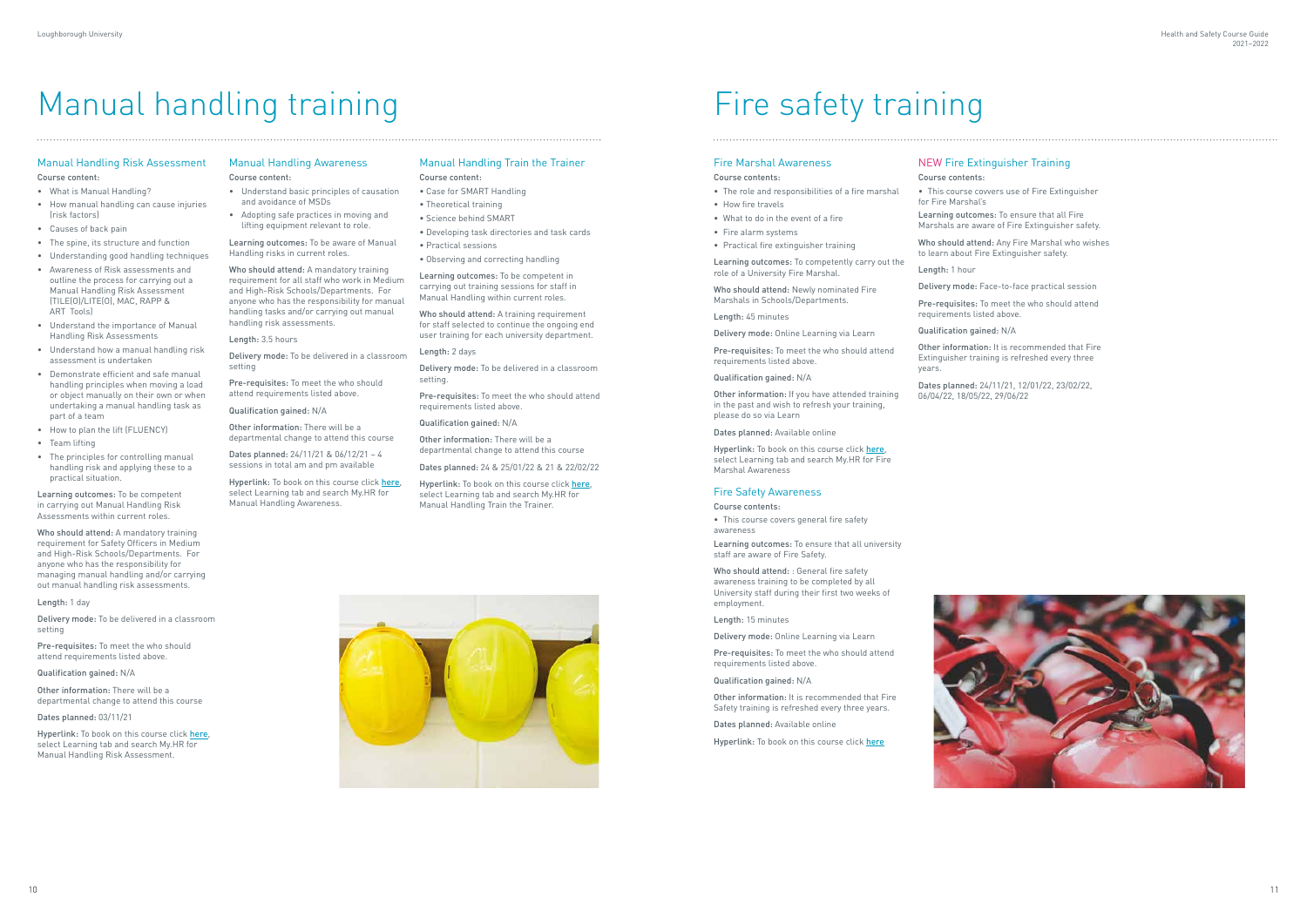#### Accident and Near Miss Reporting

#### Course content:

- Understand the difference between accidents and near misses.
- Know how you should report accidents and near misses.
- Know how to report accidents and near misses at Loughborough University.

Who should attend: A mandatory training requirement for all Safety Officers. For any member of staff involved in the process of investigating and reporting accidents and near misses.

Learning outcomes: To be competent in dealing with Accident and Near Miss Reporting within current roles.

Length: At the users' discretion

Delivery mode: Online Learning via Learn

Pre-requisites: To meet the who should attend requirements listed above.

Qualification gained: N/A

Other information: None

Dates planned: Available online

Hyperlink: Click [here](https://learn.lboro.ac.uk/enrol/index.php?id=20227) to gain access to this course.

#### Display Screen Equipment Assessors Training Course content:

- Introduction to Ergonomics
- The Regulations
- The DSE Assessment
- Posture

Learning outcomes: To be a competent DSE

Assessor who can support staff in carrying out their DSE Healthy Working Risk Assessments.

Who Should Attend: Any staff member, with approval from line manager, who is responsible for ensuring the department carries out Healthy Working Assessments for all staff who use a PC.

Length: at the users' discretion.

Delivery mode: Online training

Pre-requisites: To meet the who should attend requirements listed above.

#### Qualification gGained: N/A

Hyperlink: Click [here](https://www.lboro.ac.uk/services/health-safety/training/) to gain access to this course, please click onto the Cardinus Hub and select the Healthy Working tab.

Other information: Please note that this training is only for staff wishing to apply for the role of DSE Assessor for your department, this is not the training for Display Screen Equipment Risk Assessment, please refer to Healthy Working below. Online training is available for all nominated School/Departmental DSE Assessors under the Display Screen Equipment Regulations. To become a DSE Assessor you will also need to operate the Cardinus PACE Management system, details of which can be found during the course. Upon completion, please notify Health and Safety Services in order that system access can be arranged for you.

> Hyperlink: Click [here](https://www.lboro.ac.uk/services/health-safety/training/) to gain access to this course, please click onto the Cardinus Hub and select the Effective Risk Assessments tab.

Dates planned: Available online

Hyperlink: Click [here](https://www.lboro.ac.uk/services/health-safety/training/) to gain access to this course, please click onto the Cardinus Hub and select the DSE Assessors tab.

#### Healthy Working (DSE Training and Risk Assessment)

#### Course content:

Hyperlink: Click [here](https://www.lboro.ac.uk/services/health-safety/training/) to gain access to this course, please click onto the Cardinus Hub and select the Health and Safety Induction tab.

This course covers all aspects of working on Display Screen Equipment and is tailored to your environment. The risk assessment will highlight any areas for concern and give examples of how risks can be managed and resolved.

Learning outcomes: To safely use Display Screen Equipment to avoid illness or injury.

Who should attend: Anyone who uses a PC or laptop, working from the campus or at home. This is a mandatory training requirement for new starters and will require updating periodically.

Length: at the users' discretion.

Hyperlink: Click [here](https://www.lboro.ac.uk/services/health-safety/training/) to gain access to this course, please click onto the Cardinus Hub and select the Manual Handling or Manual Handling for the Office tab.

Delivery mode: Online learning via the Cardinus Hub

Pre-requisites: To meet the who should attend requirements listed above.

#### Qualification gained: N/A

Other information: All staff who use a computer at work should complete a short training course and DSE Risk Assessment.

Dates planned: Available online

#### Effective Risk Assessments

 $\bullet$  Sleep • Environment

Course content:

- Why complete a Risk Assessment
- How to assess risks
- How to control risks
- Monitoring and Reviewing

Learning outcomes: To be competent in carrying out an effective risk assessment within current roles.

Who should attend: A mandatory training requirement for all Safety Officers. For anyone required to carry out Risk Assessments at work.

Length: At the users' discretion

Delivery mode: Online learning via the Cardinus Hub

Pre-requisites: To meet the who should attend requirements listed above.

Qualification gained: N/A

Other information: None

Dates planned: Available online

#### Health and Safety Induction

Course content:

- Introduction to Health and Safety
- Training
- Emergencies
- Workplace Safety
- Employee Health
- Personal Safety
- Driver Safety

Learning outcomes: To ensure that all new starters are aware of their Health and Safety responsibilities.

Who should attend: All new starters to the University are required to complete this training. Completion is expected within the probationary period and compliments location inductions.

Length: at users' discretion

Delivery mode: Online learning via the Cardinus Hub

Pre-requisites: N/A

#### Qualification gained: N/A

Other information: N/A

Dates planned: Available online

#### Manual Handling

Course content:

- Introduction to Manual Handling • Injuries
- Assessing Risks
- Handling Technique

Who should attend: This course is aimed at low-risk users.

Length: at users' discretion

Delivery mode: Online learning via the Cardinus Hub

Pre-requisites: N/A

#### Qualification gained: N/A

Other information: There are two versions of the course available: Manual Handling for the Office for office-based workers and Manual Handling for everyone else. Upon completion of the online course, if you feel that a practical classroom training session would be relevant, please contact the Health and Safety Service.

#### Dates planned: Available online

Learning outcomes: To ensure that all staff who carry out Manual Handling tasks can do so safety. and select the

#### Mental Health Awareness

#### Course content:

- What is Mental Health
- Stress
- Anxiety

- Depression
- Mental Fitness
- Culture
- Alcohol and Health Problems
- Gambling and Health Problems

• Crisis

Learning outcomes: To provide support for colleagues who may be struggling with their mental health and for providing advice for current Mental Health First Aiders.

Who should attend: Available to all staff at

the University.

Length: at users' discretion

Delivery mode: Online Learning via the

Cardinus Hub

Pre-requisites: N/A

Qualification gained: N/A

Other information: For further support please contact the Occupational Health team.

- Dates planned: Available online
- Hyperlink: Click [here](https://www.lboro.ac.uk/services/health-safety/training/) to gain access to this course, please click onto the Cardinus Hub
- Mental Health Awareness tab.

#### NEW Personal Wellbeing

Course content:

• Mindfulnoss

• Why wellbeing is important

• Stress Management

- Nutrition and movement
- Community and core values
- Learning outcomes: This course
- will provide support in creating and maintaining optimal wellbeing through
- self-care practise, stress management
- techniques, and recommendations tailored to your work environment.
- Who should attend: Available to all staff at
- Length: at users' discretion
- Delivery mode: Online Learning via the

the University.

Cardinus Hub Pre-requisites: N/A

Qualification gained: N/A

Other information:

- Dates planned: Available online
- Hyperlink: Click [here](https://www.lboro.ac.uk/services/health-safety/training/) to gain access to this course, please click onto the Cardinus Hub and select the Personal Wellbeing tab.

#### Safe Driving

#### Course content:

- Setting the scene
- Is your vehicle safe and legal?
- Is low speed low risk?
- Increased speed, increased risk
- Avoiding common collisions
- Understanding what you see
- Lone working

Learning outcomes: The UK is one of the safest countries in which to drive. Despite this, each year there are thousands of preventable accidents and deaths involving company drivers. Safe driving is intended to help you to understand the risks to you and to help you identify the actions you can take as a driver to reduce the chances of being involved in an incident.

Who should attend: This course should be undertaken by all University drivers and those driving on University business.

Length: at users' discretion

Delivery mode: Online Learning via the Cardinus Hub

Pre-requisites: N/A

Qualification gained: N/A

Other information:

Dates planned: Available online

Hyperlink: Click [here](https://www.lboro.ac.uk/services/health-safety/training/) to gain access to this course, please click onto the Cardinus Hub and select the Safe Driving tab.



# Online resources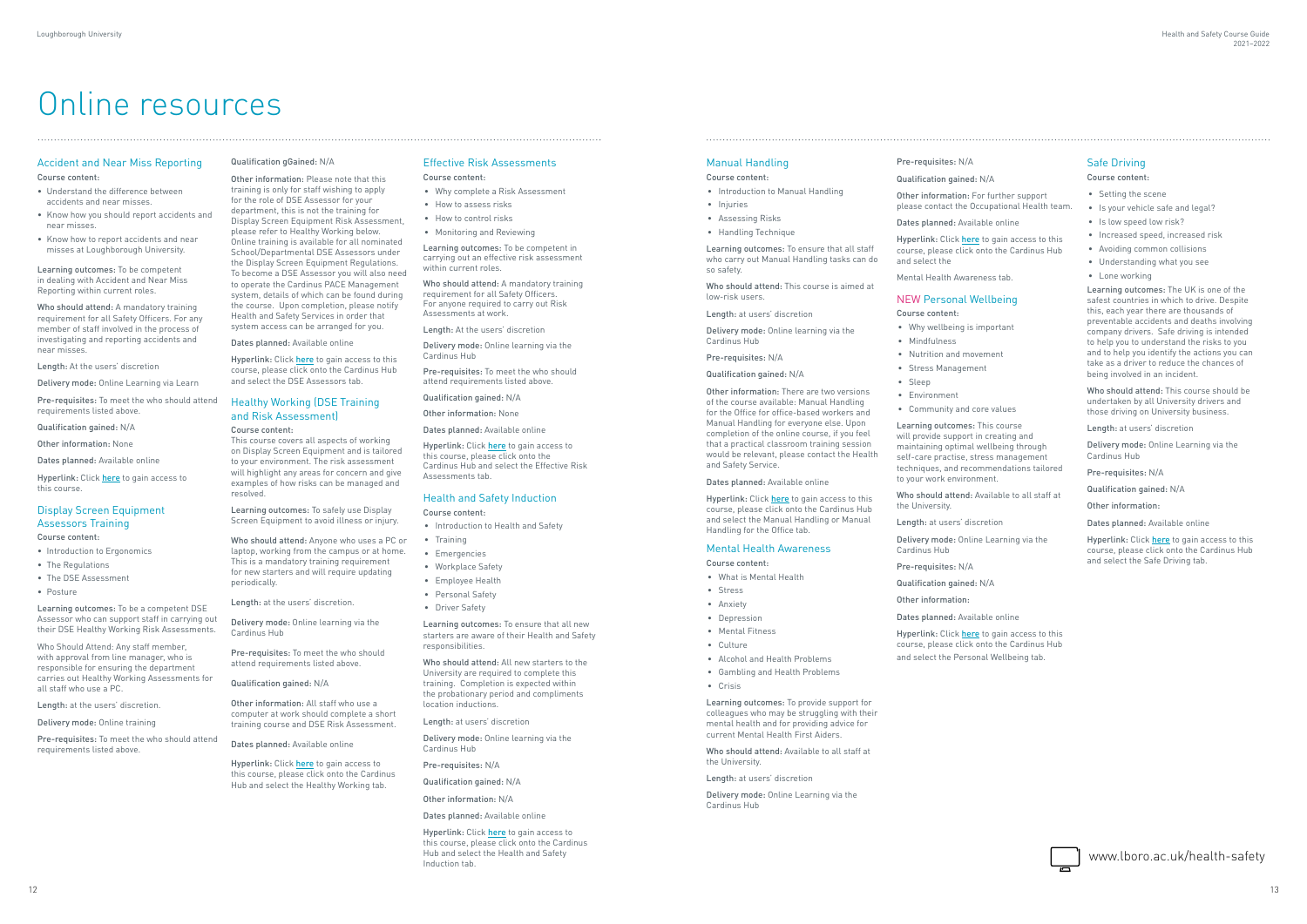#### Slips, Trips and Falls

Course content and Learning Outcomes: A short course to help you learn about the consequences and prevention of slips, trips and fall incidents in the workplace.

Who Should Attend: This course should be undertaken by all those with supervisory responsibility and anyone with an interest in this area.

Hyperlink: Click [here](https://www.lboro.ac.uk/services/health-safety/training/) to gain access to this course, please click onto the Cardinus Hub and select the Slips, Trips and Falls tab.

Length: at users' discretion

Delivery Mode: Online Learning via the Cardinus Hub

Pre-requisites: N/A

Qualification Gained: N/A

Other information:

Dates Planned: Available online

#### Wellbeing Champion Training

- Course content: • Welcome and Introduction
- What is a Wellbeing Champion
- Mental Wellbeing
- Sleep and Small Changes
- Nutrition and Relaxation
- Movement and Connection

Webinars: Fatigue and Burnout, Sleep, Men's Health Q&A with Occupational Health Manager

Learning outcomes: To ensure all Wellbeing Champions are aware of their responsibilities to carry out this role.

#### Who should attend: As part of the continued development of staff wellbeing at Loughborough University, we are looking to appoint Wellbeing Champions in each school and department. Please note this is a voluntary role and you will need to agree locally with your manager how this will work in practice, but the expectation is no more than 2-3 hours per month. Before booking on this training please complete the online application via this link: https:// www.lboro.ac.uk/internal/staff-wellbeing/ wellbeingframework/.

Length: The whole course takes approximately 2.5 hours to complete but can be done in blocks of 25 minutes per module.

Delivery mode: Online Learning via Learn

Pre-requisites: To meet the requirements listed in Who Should Attend above

Qualification gained: N/A

Other information: For further information please contact occupationalhealth@lboro.ac.uk

Dates planned: Available online

Hyperlink: Click [here](file:here) to access this course.



#### Covid-19 Returning to Work

Course content and learning outcomes: A short guide on returning to work as the lockdown due to Covid-19 is relaxed.

Who should attend: All University staff returning to the campus.

Length: at users' discretion

Delivery mode: Online Learning via Learn

Pre-requisites: N/A

Qualification gained: N/A

Other information: N/A

Dates planned: Available online

Hyperlink: Click [here](file:https://learn.lboro.ac.uk/enrol/index.php%3Fid%3D14766) to access this course.

# Online resources

## Courses provided by other colleagues

Centre for Academic Practice

[www.lboro.ac.uk/services/cap](http://www.lboro.ac.uk/services/cap) T: 01509 228042 E: [cap@lboro.ac.uk](mailto:tc%40lboro.ac.uk?subject=)

Executive Education [www.lboro.ac.uk/departments/sbe/executive-education](http://www.lboro.ac.uk/departments/sbe/executive-education) T: 01509 223140 E: [exec@lboro.ac.uk](mailto:exec%40lboro.ac.uk?subject=)

Organisational Development

[www.lboro.ac.uk/services/org-dev](http://www.lboro.ac.uk/services/org-dev) T: 01509 222381 E:o[d@lboro.ac.uk](mailto:sd%40lboro.ac.uk?subject=)

Health and Safety Services reserve the right to cancel courses should numbers not be sufficient for them to effectively run.